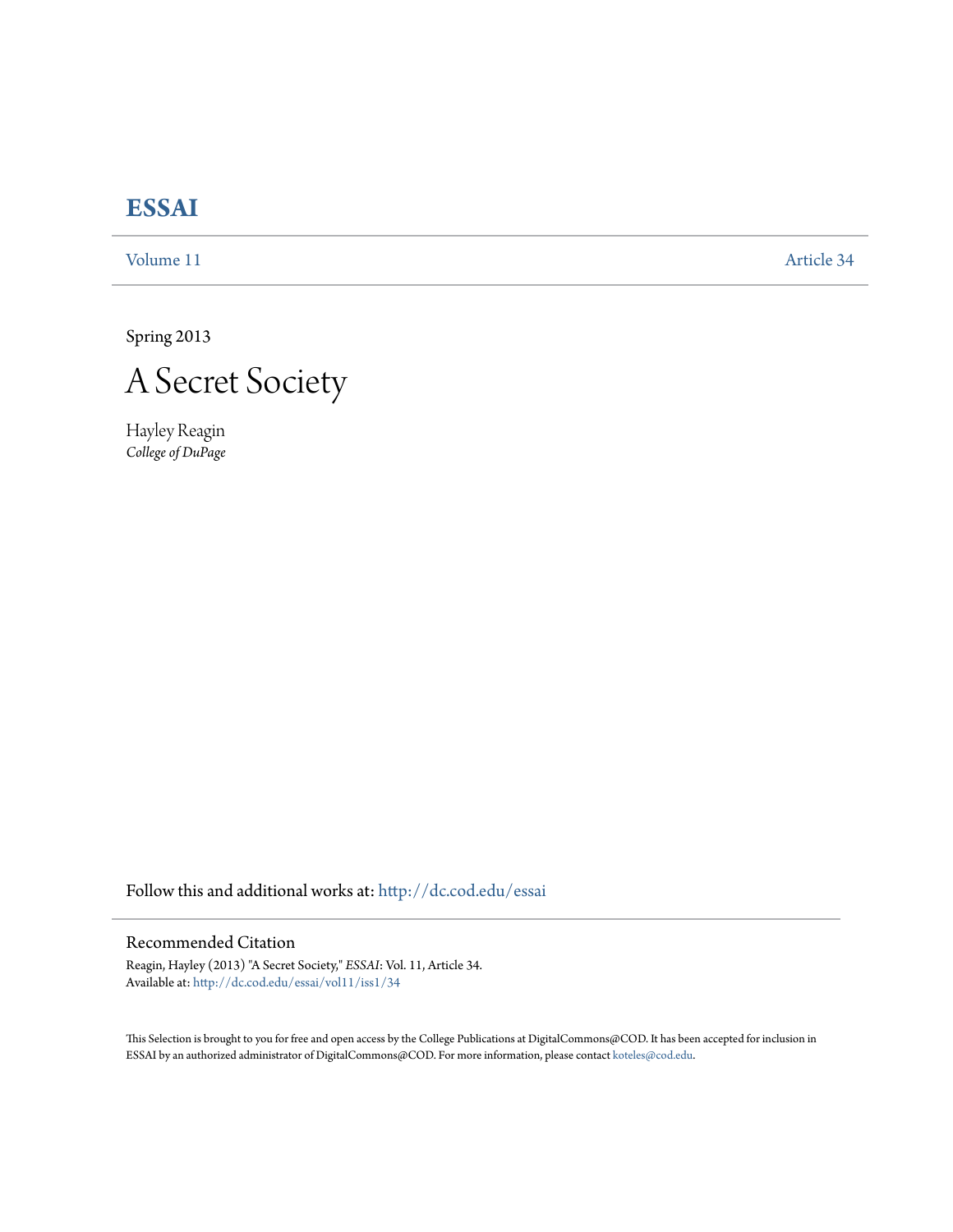A Secret Society

by Hayley Reagin

(English 1102)

hin Dong-hyuk is a North Korean refugee who travels the world telling his story. After twenty-<br>three years of eating grass, bark, rats, bugs and whatever little amounts of food the guards<br>would reward him with, Dong-hyuk b three years of eating grass, bark, rats, bugs and whatever little amounts of food the guards would reward him with, Dong-hyuk barely escaped from one of North Korea's largest and most brutal reform prison camps where he was born. Watching his amazing story made me wonder about the internal clock work of North Korean society that has sent so many families like Shin's into prison in the first place. Kim Il Sung's idea of 'Juche' defines society, citizens' rights, and how it makes up the education of North Korean's people. Understanding this concept explains how North Korean life is influenced and shaped by the Juche ideology.

Civic duties are first and foremost to the citizens of North Korea. Jiyoung Song, a published author in European Journal of East Asian Studies and who has studied North Korea before, explained that Juche is the national ideology developed by the very first dictator of North Korea Kim Il Sung (88). The basic premise of Juche is the citizens of North Korea should have complete loyalty to their leader and his ideals. Kim Il Sung explained that "Human rights can never be realized without the defense of sovereignty" (Song 96). In other words, a North Korean citizen must show absolute loyalty to their leader and in return, basic rights and security are granted. The second dictator of North Korea Kim Jung Il, adopted the same set of ideals from his father. According to Kim Jong Il, his political ideals reflect that "Each individual must address his or her own social obligations *before* enjoying the respective rights and freedoms" (Song 109). The duties of the North Korean citizens are to first and foremost protect the nation and the leadership of the Kim Regime. Kim Jung Un, the current dictator of North Korea, uses the same ideology as his father and grandfather to keep a sovereign state.

Loyalty to the great leader and strong sovereignty to the state are taught to North Korean children at a very early age as the foundation of education is based upon the principles of Juche. In order to teach children the ideals of socialist society the fundamentals of education are shaped around the principles of Juche. Gay Reed, an educator herself who conducted intensive studies on North Korean education from actual North Korean textbooks, found that throughout their schooling North Korean children learn the principal of 'Juche', a North Korean ideology that is a diluted practice of Marxism and Leninism (4). For many years the North Korean dictator, Kim Il Sung, would review and edit textbooks that didn't idolize his status. He would remove information about the outside world and add mystified stories about himself as a heroic figure or as a fatherly figure which in turn, would make him seem powerful (Lee 350). Unfortunately since the death of Kim Il Sung and under Kim Jung Un's rule, not much has changed.

Even today in the 21st century, stories and lessons within the North Korean textbooks still demonize other cultures as an extreme form of nationalism. As the world becomes more connected through technology, North Korean children are being left in the dark. Dong-Bae Lee, a University of Queensland professor, conducted a study in South Korea with a board of professors from all over the world that studied how Non-North Koreans are portrayed in textbooks. He found that "...the text books emphasize the superiority of North Korean-style of socialism. The stories 'Swallows at our House' and…depict North Koreans living in paradise, whereas South Koreans live in hopeless conditions, oppressed by the Americans..." (Lee 366). There are a plethora of examples within his article that show how children's stories and other educational articles demonize other religions.

1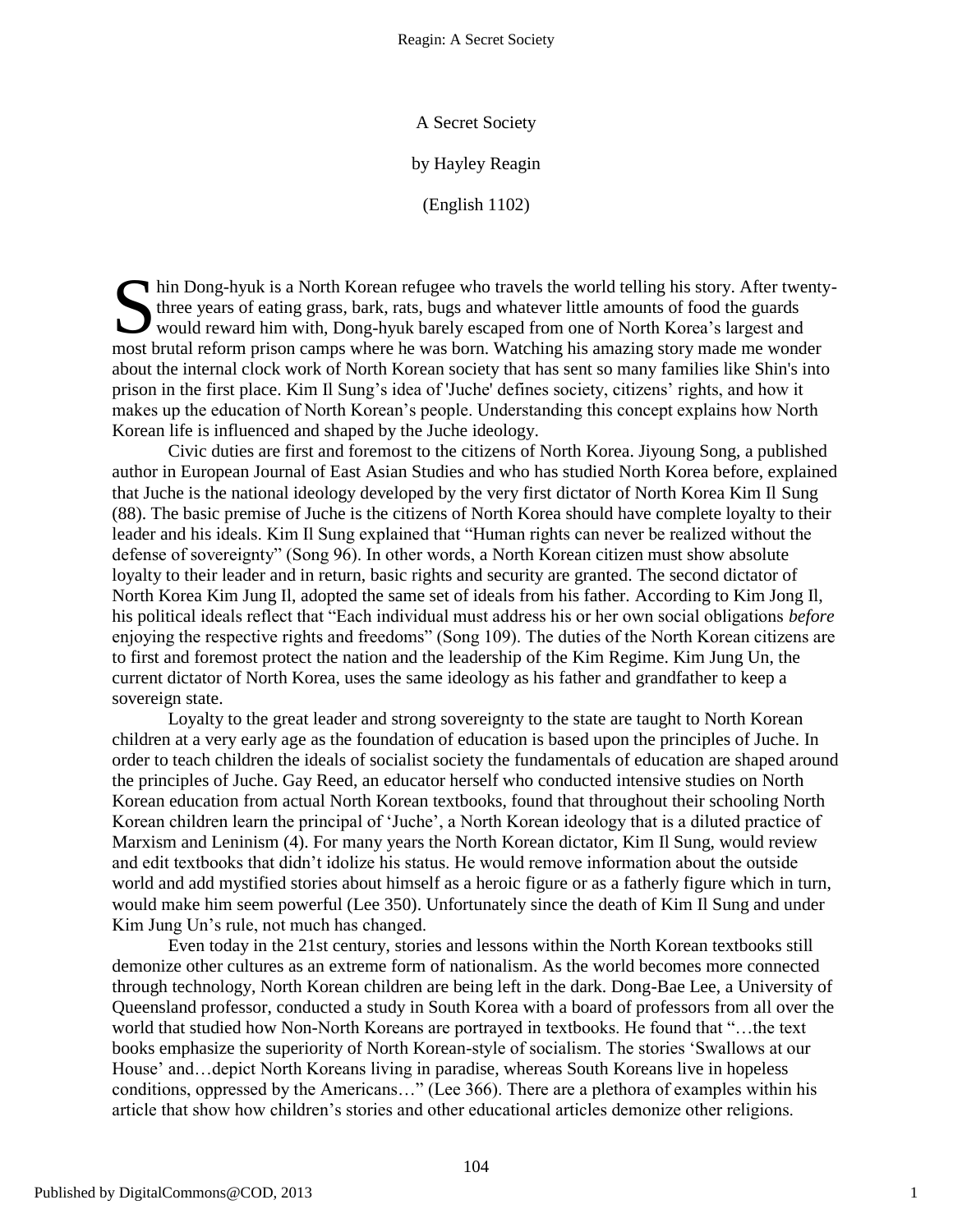Americans are often depicted as violent or as Christian believers and the Japanese and South Koreans are shown in stories where they are being raped or discriminated against by U.S citizens (Lee 357; Song 102). At an early age children are being heavily influenced by learning about one ideology only, Juche. If that's the only lesson they learn growing up, then it's the only way of life that they'll ever know. And as Song explains in his article, "militarizing society prevents people from developing individual and liberal concepts of human rights" so growing up and Juche being the only principal taught in school really diminishes the chance of a revolution from happening (94). However, such an education is only for the few lucky children within North Korea that can afford to go to school or better, even have a school in their town.

Furthermore, National unity and military are the highest priorities in Kim Jung Un's socialist society and is the citizens' constitutional duty to protect them. Survival is the main theme in the North Korean Socialist Constitution. Gay Reed explains that "...all education in North Korea is designed to serve the socialist cause and all aspects of the revolution-ideological, technical and cultural-are dependent upon the North Korean 'cradle the grave' education system" (Reed 3). This means that at a young age, children's education is heavily swayed by the nationalistic belief of claiming allegiance to North Korea and Kim Jung Un. According the Kim Jung Il's political policy ‗Military-first politics', the Korean People's Army comes first in state affairs and reserves all national resources for the army first rather than going to the public (Song 93). Propaganda is extensively used to promote loyalty to North Korea and pictures depicting Kim Jung Un and his father in "family like settings" are often seen everywhere. This serves the purpose of promoting the Kim regime and serve as a reminder of how the "Great Leaders" are the ones in charge. Breaking the law, like Dong-hyuk's family did, will get a citizen sent to one of the many prison camps in North Korea.

The idea of Juche is that citizens keep close to North Korean ideals and tradition, and if someone betrays the culture, then severe punishment is used to reprimand their behavior. Robert Park, a published author in World Affairs and who has conducted many studies on North Korea, reported that "Previous UN reports...have concentrated on nine human rights violations: violation of the right to food; torture and other cruel, inhuman, and degrading treatment; arbitrary detention as a form of persecution;... discrimination particularly targeting women, children, people living with disabilities,..." and so on (Park 65). Being a war criminal, committing crimes such as treason against North Korea or attempting to escape to a different country is how a citizen can end up in a prison camp. When Kim Il Sung, the first dictator of North Korea, created these camps he put into motion the 3 Generation of Punishment Law which was designed to kill off families (Park 69). In other words, if a member of a North Korean family was to commit a crime against North Korea, not only himself but his entire family plus 2 generations would be sent to a prison camp as punishment. This ideology is based off the belief of Juche that if say the grandfather of a family was a revolutionary, then his son and grandson would be likely to commit the same crime (Cooper 3). Their children and grandchildren will only know life inside of a prison camp, that is if they even live that long. I believe this type of ruling is designed so families keep an eye on each other and police each other. It's a way to keep North Korean citizens from revolting against the regime.

Shin Dong-hyuk was lucky enough to be able to escape Camp 14, something that only a select few have ever successfully attempted. It was never defined what law Shin Dong-hyuk's family broke that sent Dong-hyuk's family to prison. He was interviewed by 60 Minutes in 2012 and was asked to tell his story. Anderson Cooper, the interviewer and a correspondent for CBS, asked Shin Dong-hyuk "Did you know America was real?" To which Dong-hyuk replied "Not at all" (CBS). Dong-hyuk was born and raised in Camp 14 by his mother, who was only allowed to get married as a reward from the guards. He was tortured, forced to watch his brother and mother get executed at the "execution site" at the age of 13, and was starved nearly to death from the lack of food. According to Park, "...an estimated quarter of a million political prisoners, one-third of them children, are

2